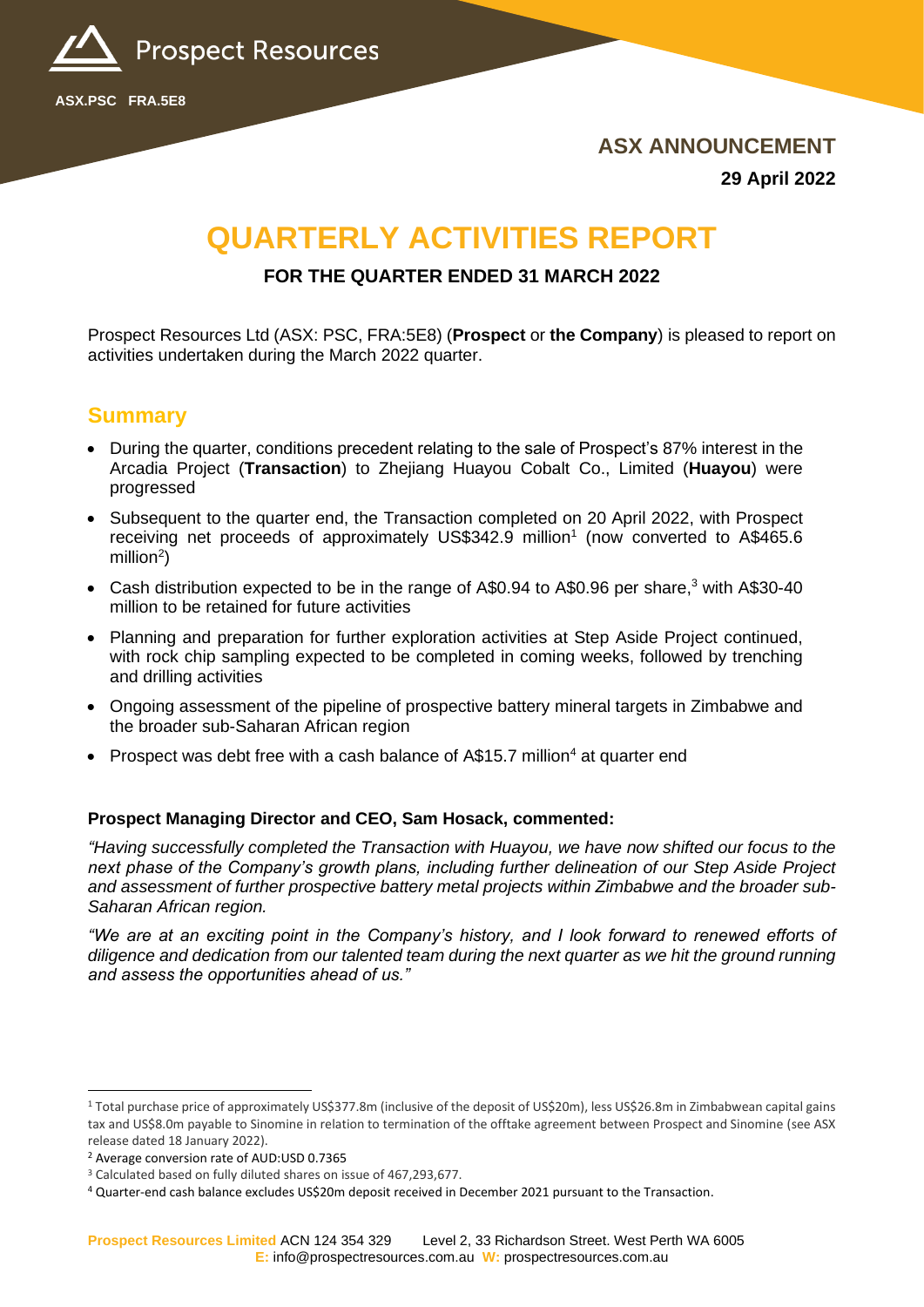

## **Project Development**

#### **Step Aside Project**

The Step Aside Project is located 8km north of the Arcadia Project, and comprises claims rationalised to approximately 100 hectares within the Harare Greenstone Belt, west of the Mashonganyika Fault. The potential of the area has been confirmed by positive historical regional stream and soil sample geochemistry results. Four mineralized pegmatites have been mapped from east to west within a meta-dolerite host rock. These mineralized pegmatites are all roughly parallel to each other, lying in a north-south orientation and have dip angles of 40-45˚ to the west.



*Figure 1: Locality Map of Step Aside, 8km north of Arcadia*

The early stages of an exploration program is underway at Step Aside, with rock chip sampling underway, with a trenching and drilling exercise to follow. Trenching and drilling will aid in determining sub-surface strike extensions and will provide greater detail as to the thickness and strike length of any potential underlying pegmatite. Drilling is planned to be undertaken during Q3 CY2022.

#### **Project Generation**

The Prospect exploration team continue to develop a pipeline of prospective battery mineral targets. The success and publicity associated with the Transaction with Huayou has resulted in an increase in opportunities being presented to Prospect. Project generation activities are under way and the Company is well capitalised to identify, assess, invest and then advance those projects that have the potential to meet scale and grade criteria.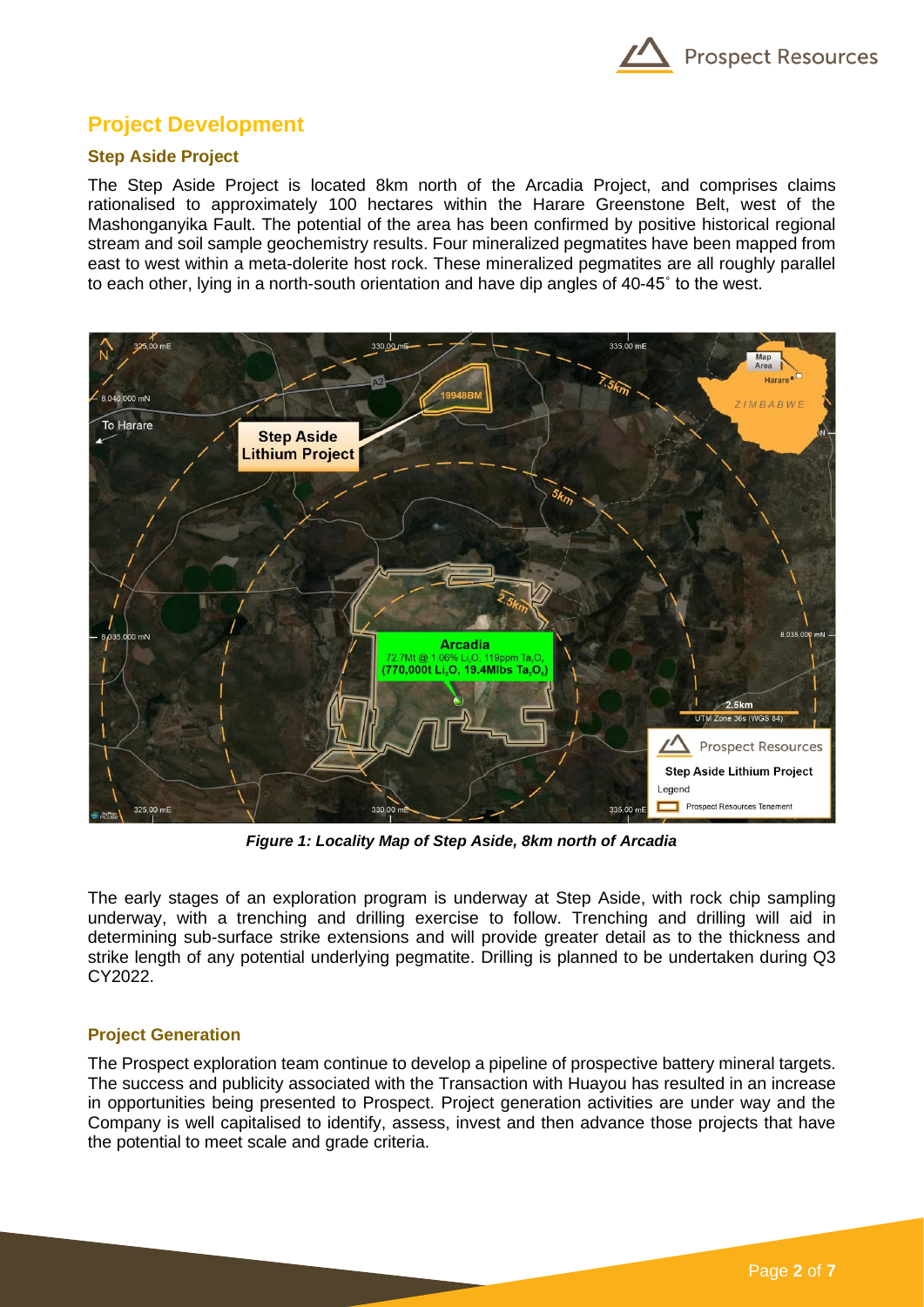

## **Corporate**

#### **Sale of Arcadia Project to Huayou**

During the quarter, conditions precedent relating to Transaction were progressed and subsequent to the quarter end, on 20 April 2022, Prospect completed the sale of its 87% interest in the Arcadia Project to Huayou International Mining (Hong Kong) Limited, a subsidiary of Huayou.

The Transaction comprised cash consideration of approximately US\$377.8 million. Following payment of US\$26.8 million in Zimbabwean capital gains tax and US\$8 million to Sinomine in relation to the termination of the offtake agreement between Prospect and Sinomine,<sup>5</sup> US\$342.9 million, (inclusive of the deposit of US\$20m), in net proceeds were received by Prospect on completion.

Subsequent to the Transaction completing, Prospect converted the funds into Australian dollars, receiving A\$465.6 million at an average AUD:USD conversion rate of 0.7365.

#### **Management Team Changes**

Following completion of the Transaction, Mr Trevor Barnard (the General Manager of Prospect Lithium Zimbabwe) and the team of operators, administration staff and field assistants, together with pilot plant assets, have moved across to Huayou's ownership. This results in a reduction in Zimbabwean overheads.

The Board is cognisant of the need to identify and transact on a new project for the Company and has accordingly taken the opportunity to strengthen its management team with the appointment of a Business Development Manager, Mr David Broomfield.

David has over 26 years' experience as a geologist in the Australian mineral resources and exploration industry. He has broad experience managing and coordinating teams in developing projects, including undertaking prefeasibility and feasibility studies, technical and economic modelling, and due diligence in support of merger, JV, acquisition, and development proposals. David has an honors degree in Geology and Masters in Mineral Economics.

#### **Distribution of Funds**

As previously announced, Prospect intends to distribute a substantial portion of the net proceeds from the Transaction to its shareholders:

- the distribution will be a cash distribution, which will likely include a capital reduction component and an unfranked dividend component;
- Prospect is applying for an ATO ruling which will set out the Australian tax treatment of the distribution for the main classes of Prospect's shareholders;
- the capital reduction component of the distribution will require shareholder approval and a shareholder meeting is expected to be convened in June 2022 to seek that approval. The record date for the distribution will be announced in the Notice of Meeting;
- payment of the proposed distribution is expected to occur in July 2022;
- Prospect expects to distribute between A\$0.94 and \$0.96 per share<sup>6</sup>, which will include a capital reduction of up to A\$0.20 per share; and
- Prospect intends to retain a cash balance of between A\$30-40 million to progress battery and electrification metals projects with a primary focus in Zimbabwe, and secondary focus on the broader sub-Saharan African region.

<sup>5</sup> See ASX release dated 18 January 2022 for further detail relating to the arrangements with Sinomine.

<sup>6</sup> Calculated based on fully diluted shares on issue of 467,293,677, subject to final transaction costs.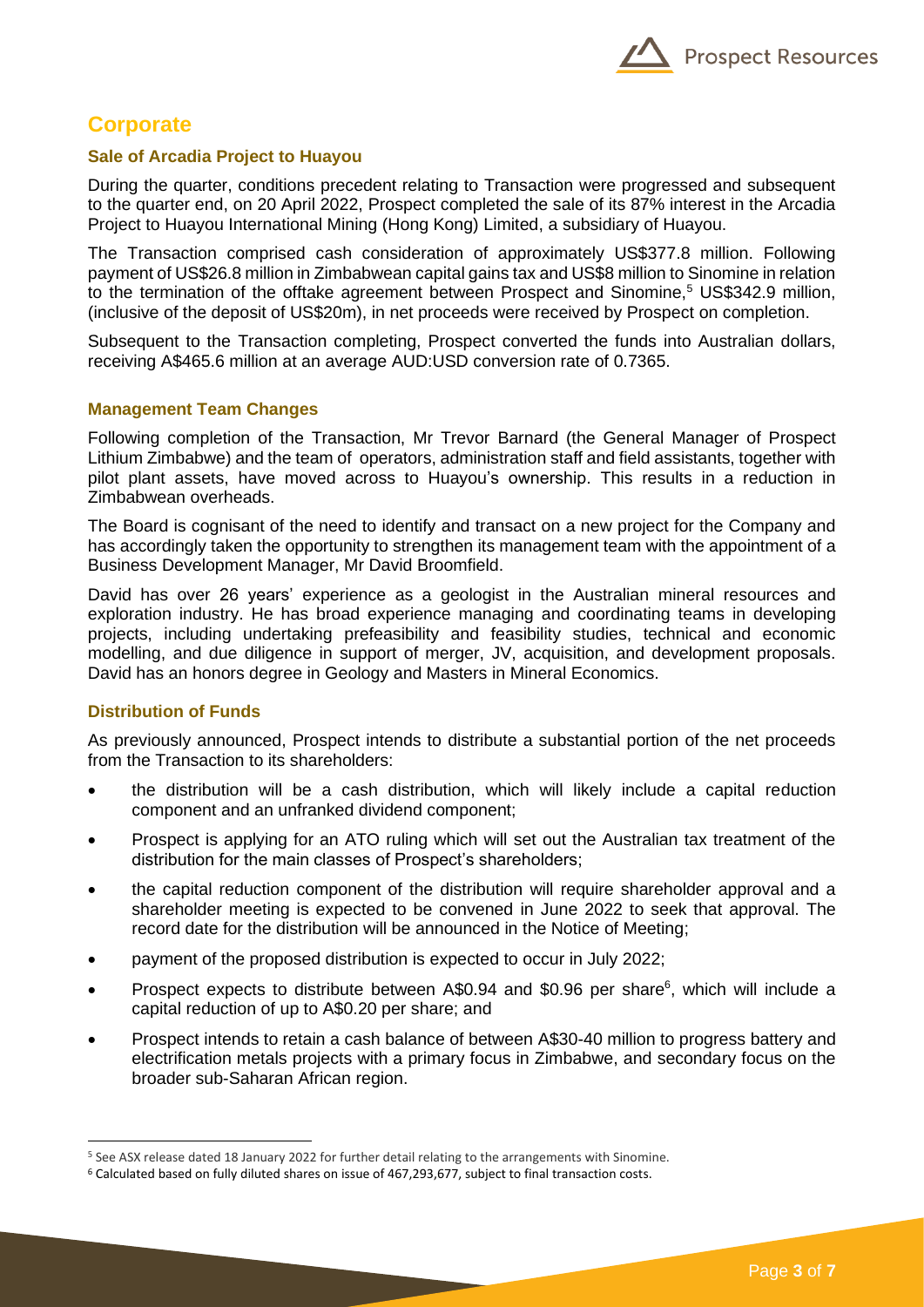

#### **Cash Balance**

Prospect finished the quarter with a cash balance of approximately A\$15.7 million.<sup>7</sup>

As noted above, net proceeds received from the Transaction totalled US\$342.9, million, which have been converted to A\$465.6 million. The Company is still required to pay final transaction costs to its advisors and consultants, which will be reconciled and paid over the coming weeks.

The Company confirms it currently has 431,293,677 ordinary shares on issue and 36,000,000 options outstanding<sup>8</sup>.

#### **Appendix 5B – Related Party Payments**

During the quarter, the Company made payments of A\$492,101 to related parties and their associates. These payments relate to director fees and superannuation including once off salary sacrifice payments to executive directors.

*This release was authorised by the Sam Hosack, Managing Director of Prospect Resources Ltd.* 

For further information, please contact:

**Sam Hosack**  Managing Director [shosack@prospectresources.com.au](mailto:shosack@prospectresources.com.au) **Nicholas Rathjen** Head of Corporate Development [nrathjen@prospectresources.com.au](mailto:nrathjen@prospectresources.com.au)

<sup>7</sup> Quarter-end cash balance excludes US\$20m deposit received in December 2021 pursuant to the Transaction.

<sup>8</sup> See ASX announcement dated 3 March 2022 (Application of quotation of securities)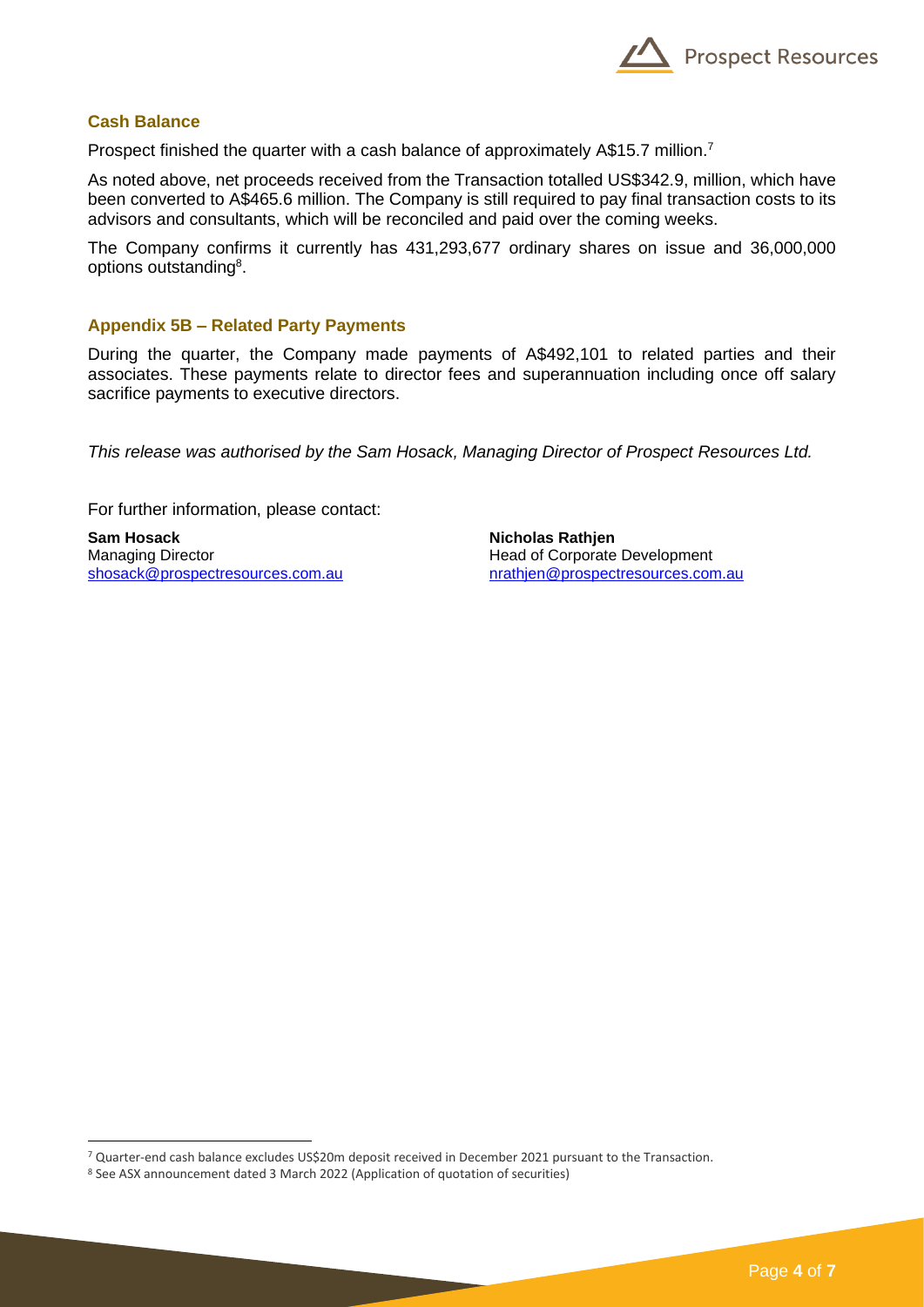

#### **About Prospect Resources Limited (ASX: PSC, FRA:5E8)**

Prospect Resources Limited (ASX: PSC, FRA:5E8) is an ASX listed company focussed on the exploration and development of mining projects, specifically battery and electrification metals, in Zimbabwe and the broader sub-Saharan African region.

#### **Caution Regarding Forward-Looking Information**

This announcement may contain some references to forecasts, estimates, assumptions and other forward-looking statements. Although the Company believes that its expectations, estimates and forecast outcomes are based on reasonable assumptions, it can give no assurance that they will be achieved. They may be affected by a variety of variables and changes in underlying assumptions that are subject to risk factors associated with the nature of the business, which could cause actual results to differ materially from those expressed herein. All references to dollars (\$) and cents in this announcement are in United States currency, unless otherwise stated.

Investors should make and rely upon their own enquiries before deciding to acquire or deal in the Company's securities.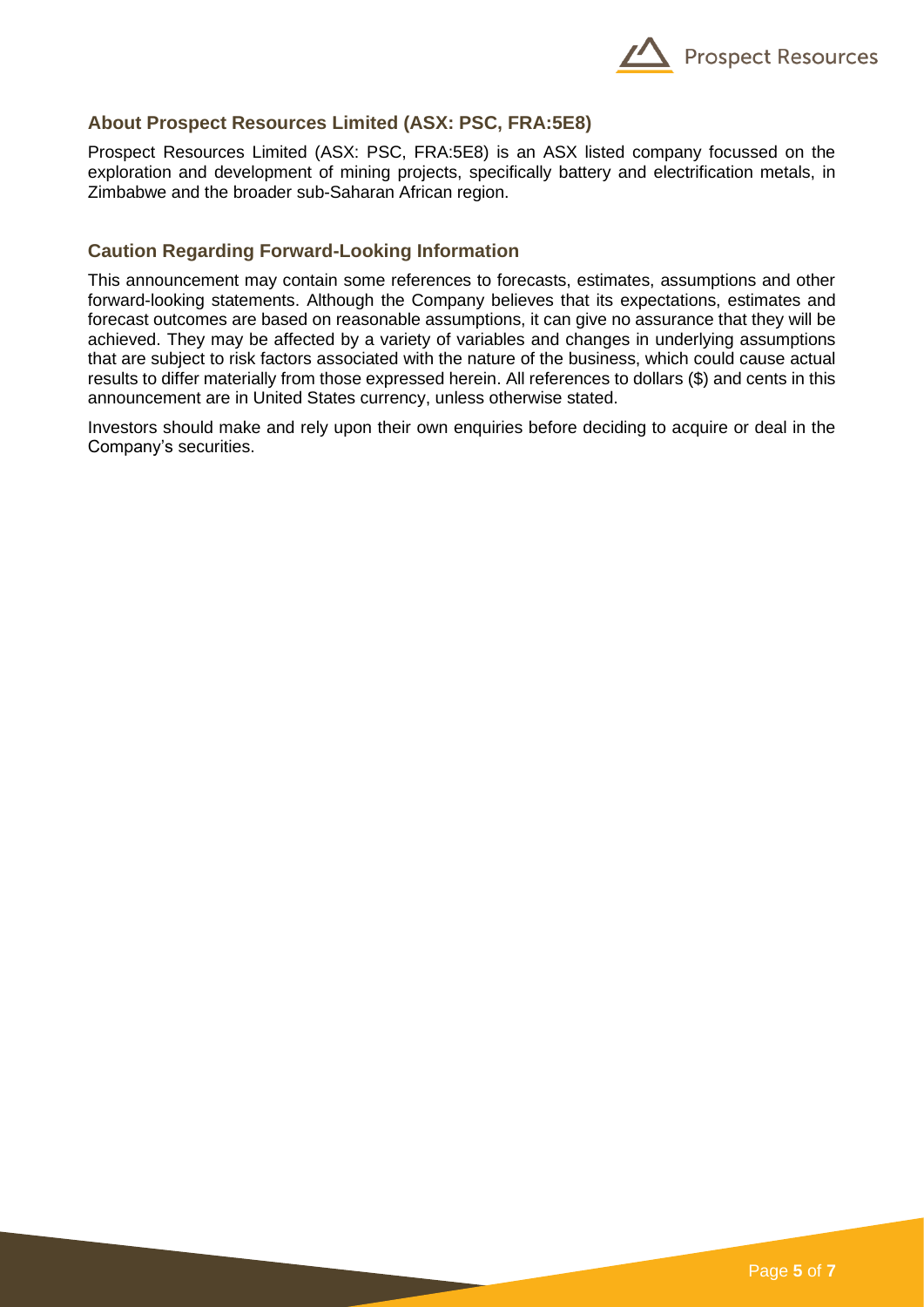

### **APPENDIX A: PROSPECT TENEMENT SCHEDULE**

As at 31 March 2022, Prospect Resources Limited has interests in tenements via the following companies:

- 1) Prospect Lithium Zimbabwe (Pvt) Limited ("PLZ") Arcadia Project (i)
- 2) Hawkmoth Mining and Exploration (Private) Limited ("Hawkmoth") Chishanya Project
- 3) Promin Resource Holdings (Pte) Ltd ("Promin") Step Aside Project

| <b>Tenement Type</b><br>& Number | <b>Tenement</b><br><b>Name</b> | <b>Country</b> | <b>Project</b> | <b>Registered</b><br><b>Company Name</b> | % Held at End<br>of Quarter | % Acquired<br><b>During Quarter</b> | % Disposed<br><b>During Quarter</b> |
|----------------------------------|--------------------------------|----------------|----------------|------------------------------------------|-----------------------------|-------------------------------------|-------------------------------------|
| ML 38                            | Arcadia Lease                  | Zimbabwe       | Arcadia        | PLZ                                      | 87% (i)                     |                                     |                                     |
| ME96BM                           | Arcadia JV                     | Zimbabwe       | Arcadia        | PLZ                                      | 87% (i)                     |                                     |                                     |
| ME97BM                           | Arcadia TK                     | Zimbabwe       | Arcadia        | <b>PLZ</b>                               | $87%$ (i)                   |                                     |                                     |
| <b>ME203BM</b>                   | Arcadia B2                     | Zimbabwe       | Arcadia        | PLZ                                      | 87% (i)                     |                                     |                                     |
| <b>ME205BM</b>                   | Arcadia B4                     | Zimbabwe       | Arcadia        | <b>PLZ</b>                               | 87% (i)                     |                                     |                                     |
| ME219BM                          | Thapelo                        | Zimbabwe       | Arcadia        | PLZ                                      | 87% (i)                     |                                     |                                     |
| ME220BM                          | Thapelo A                      | Zimbabwe       | Arcadia        | PLZ                                      | 87% (i)                     |                                     |                                     |
| ME221BM                          | Thapelo B                      | Zimbabwe       | Arcadia        | <b>PLZ</b>                               | 87% (i)                     |                                     |                                     |
| ME222BM                          | Thapelo C                      | Zimbabwe       | Arcadia        | <b>PLZ</b>                               | 87% (i)                     |                                     |                                     |
| ME223BM                          | Thapelo D                      | Zimbabwe       | Arcadia        | <b>PLZ</b>                               | 87% (i)                     |                                     |                                     |
| ME224BM                          | Thapelo E                      | Zimbabwe       | Arcadia        | <b>PLZ</b>                               | 87% (i)                     |                                     |                                     |
| <b>ME1245BM</b>                  | Dudolphia                      | Zimbabwe       | Arcadia        | <b>PLZ</b>                               | 87% (i)                     |                                     |                                     |
| 32126                            | Arcadia 52                     | Zimbabwe       | Arcadia        | PLZ                                      | 87% (i)                     |                                     |                                     |
| 32127                            | Arcadia 53                     | Zimbabwe       | Arcadia        | <b>PLZ</b>                               | 87% (i)                     |                                     |                                     |
| 32128                            | Arcadia 54                     | Zimbabwe       | Arcadia        | PLZ                                      | 87% (i)                     |                                     |                                     |
| 32129                            | Arcadia 55                     | Zimbabwe       | Arcadia        | PLZ                                      | 87% (i)                     |                                     |                                     |
| 32130                            | Arcadia 56                     | Zimbabwe       | Arcadia        | <b>PLZ</b>                               | 87% (i)                     |                                     |                                     |
| 32131                            | Arcadia 57                     | Zimbabwe       | Arcadia        | <b>PLZ</b>                               | 87% (i)                     |                                     |                                     |
| 32132                            | Arcadia 58                     | Zimbabwe       | Arcadia        | <b>PLZ</b>                               | 87% (i)                     |                                     |                                     |
| 32133                            | Arcadia 59                     | Zimbabwe       | Arcadia        | <b>PLZ</b>                               | 87% (i)                     |                                     |                                     |
| <b>ME284G</b>                    | <b>Best</b>                    | Zimbabwe       | Arcadia        | <b>PLZ</b>                               | 87% (i)                     |                                     |                                     |
| ME823BM                          | Pros                           | Zimbabwe       | Arcadia        | <b>PLZ</b>                               | $87%$ (i)                   |                                     |                                     |
| <b>ME106BM</b>                   | Arcadia 2V                     | Zimbabwe       | Arcadia        | PLZ                                      | 87% (i)                     |                                     |                                     |
| <b>ME434G</b>                    | Kamba                          | Zimbabwe       | Arcadia        | PLZ                                      | 87% (i)                     |                                     |                                     |
| <b>ME145</b>                     | Old Timer 30                   | Zimbabwe       | Arcadia        | <b>PLZ</b>                               | 87% (i)                     |                                     |                                     |
| <b>ME146</b>                     | Old Timer 31                   | Zimbabwe       | Arcadia        | <b>PLZ</b>                               | 87% (i)                     |                                     |                                     |
| <b>ME84</b>                      | Old Timer 11                   | Zimbabwe       | Arcadia        | <b>PLZ</b>                               | 87% (i)                     |                                     |                                     |
| <b>ME 139 G</b>                  | Arcadia 139                    | Zimbabwe       | Arcadia        | PLZ                                      | 87% (i)                     |                                     |                                     |
| <b>ME 140 G</b>                  | Arcadia 140                    | Zimbabwe       | Arcadia        | PLZ                                      | 87% (i)                     |                                     |                                     |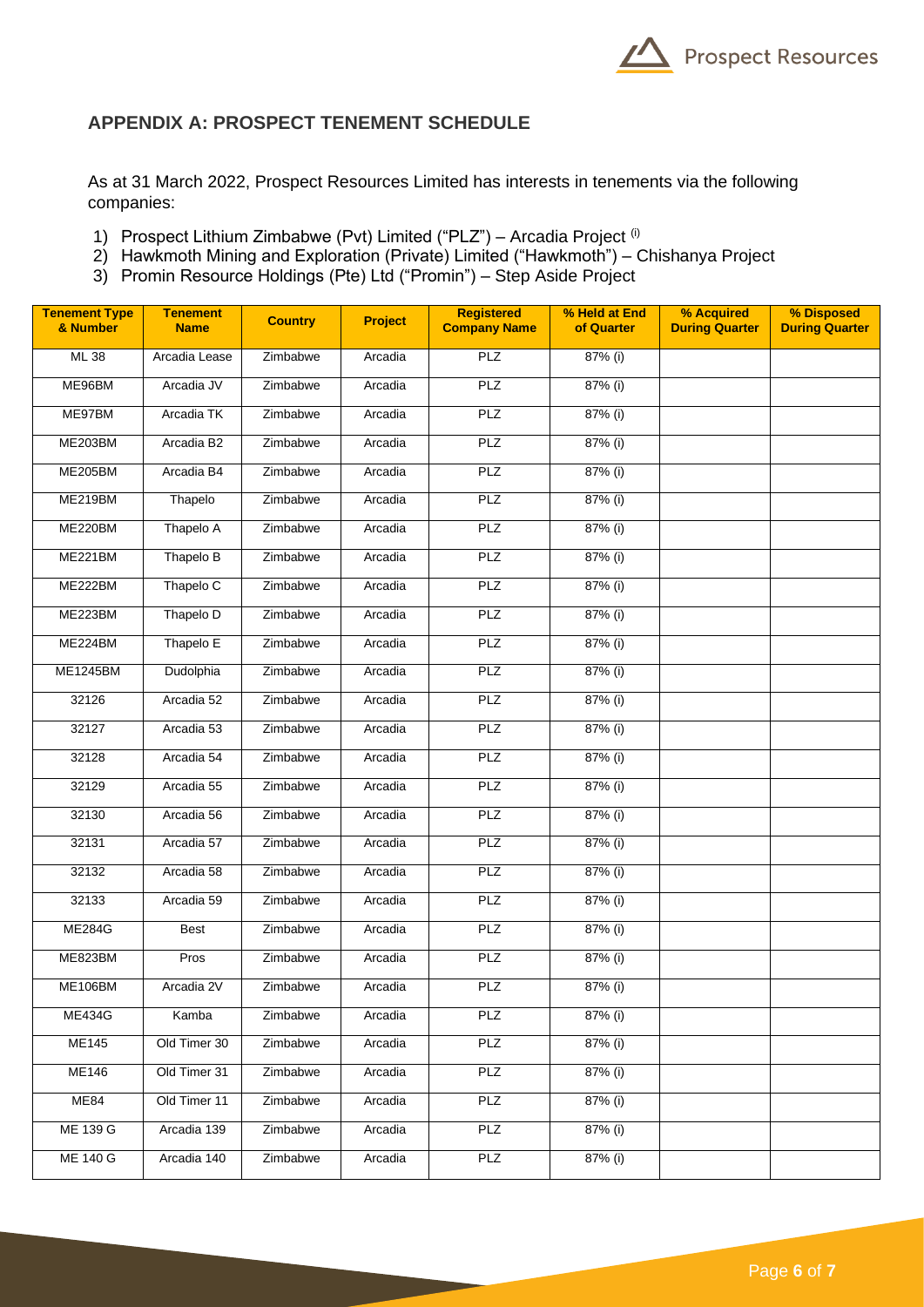

| ME96BM    | Arcadia JV | Zimbabwe | Arcadia    | <b>PLZ</b> | 87% (i) |  |
|-----------|------------|----------|------------|------------|---------|--|
| ME97BM    | Arcadia TK | Zimbabwe | Arcadia    | <b>PLZ</b> | 87% (i) |  |
| ME19948BM | Step Aside | Zimbabwe | Step Aside | Promin     | 100%    |  |
| M2873 BM  | Penga 9    | Zimbabwe | Chishanya  | Hawkmoth   | 70%     |  |
| M2874 BM  | Penga 10   | Zimbabwe | Chishanya  | Hawkmoth   | 70%     |  |
| M2875 BM  | Penga 11   | Zimbabwe | Chishanya  | Hawkmoth   | 70%     |  |
| M2876 BM  | Penga 12   | Zimbabwe | Chishanya  | Hawkmoth   | 70%     |  |

(i) Refer to announcement on 20 April 2022 where the Company has completed the sale of its interest in PLZ and the Arcadia Lithium Project.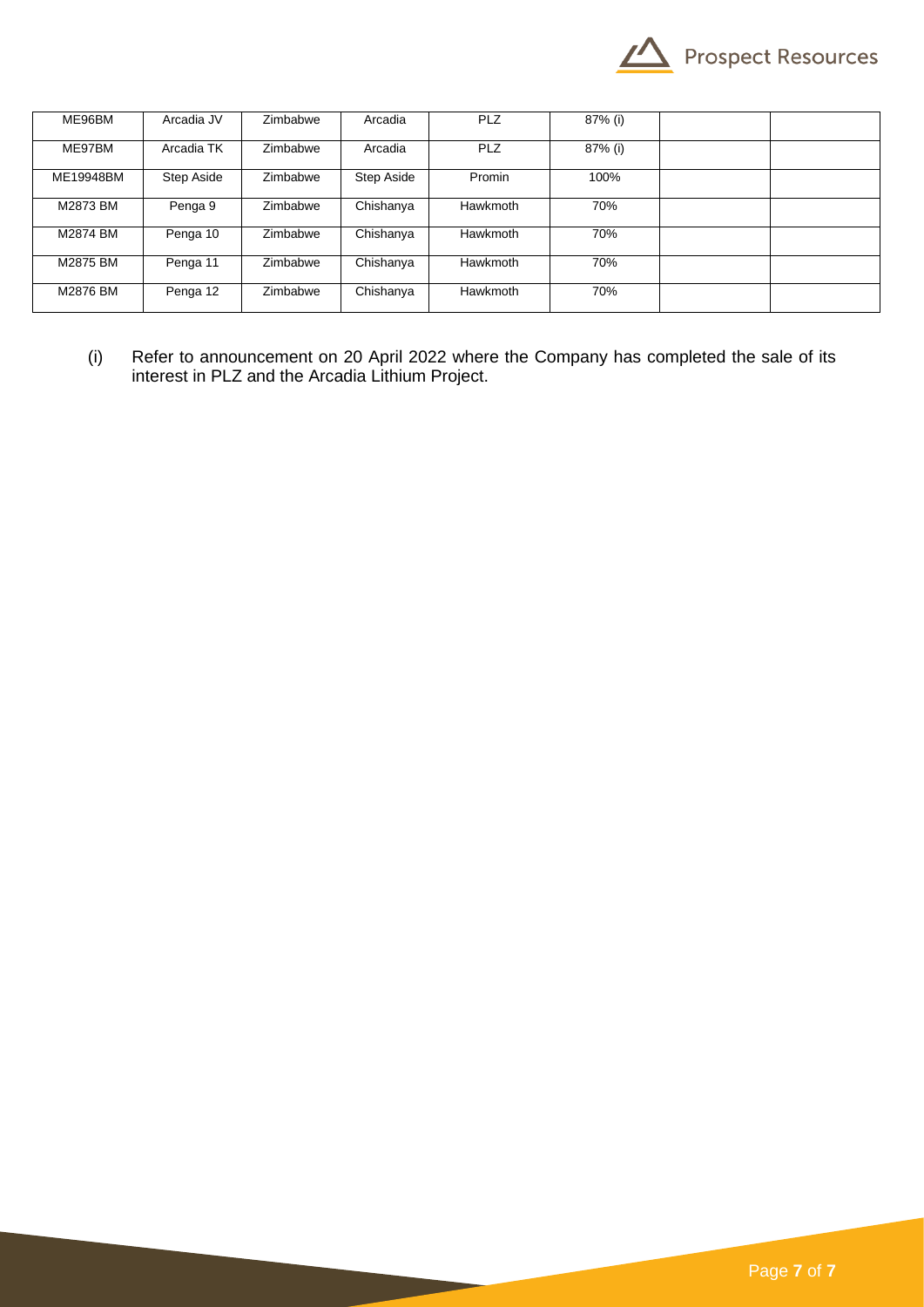## **Appendix 5B**

## **Mining exploration entity or oil and gas exploration entity quarterly cash flow report**

| Name of entity                           |               |  |  |  |
|------------------------------------------|---------------|--|--|--|
| <b>PROSPECT RESOURCES LIMITED</b>        |               |  |  |  |
| ABN<br>Quarter ended ("current quarter") |               |  |  |  |
| 30 124 354 329                           | 31 March 2022 |  |  |  |

|     | <b>Consolidated statement of cash flows</b>       | <b>Current quarter</b><br>\$A'000 | Year to date<br>(9 months)<br>\$A'000 |
|-----|---------------------------------------------------|-----------------------------------|---------------------------------------|
| 1.  | Cash flows from operating activities              |                                   |                                       |
| 1.1 | Receipts from customers                           | 302                               | 538                                   |
| 1.2 | Payments for                                      |                                   |                                       |
|     | exploration & evaluation (if expensed)<br>(a)     | (117)                             | (362)                                 |
|     | (b)<br>development                                |                                   |                                       |
|     | (c)<br>production                                 |                                   |                                       |
|     | staff costs<br>(d)                                | (941)                             | (1,726)                               |
|     | (e)<br>administration and corporate costs         | (1,587)                           | (2,852)                               |
| 1.3 | Dividends received (see note 3)                   |                                   |                                       |
| 1.4 | Interest received                                 | 4                                 | 9                                     |
| 1.5 | Interest and other costs of finance paid          |                                   |                                       |
| 1.6 | Income taxes paid                                 |                                   |                                       |
| 1.7 | Government grants and tax incentives              |                                   |                                       |
| 1.8 | Other (provide details if material)               |                                   |                                       |
| 1.9 | Net cash from / (used in) operating<br>activities | (2, 338)                          | (4, 392)                              |

| 2.  |     | Cash flows from investing activities      |         |          |
|-----|-----|-------------------------------------------|---------|----------|
| 2.1 |     | Payments to acquire:                      |         |          |
|     | (a) | entities                                  |         |          |
|     | (b) | tenements                                 | 0       | (158)    |
|     | (C) | property, plant and equipment             | (98)    | (158)    |
|     | (d) | exploration & evaluation (if capitalised) | (1,967) | (4,574)  |
|     |     | development expenditure                   |         |          |
|     | (e) | investments                               | 0       | (1, 187) |
|     | (f) | other non-current assets                  |         |          |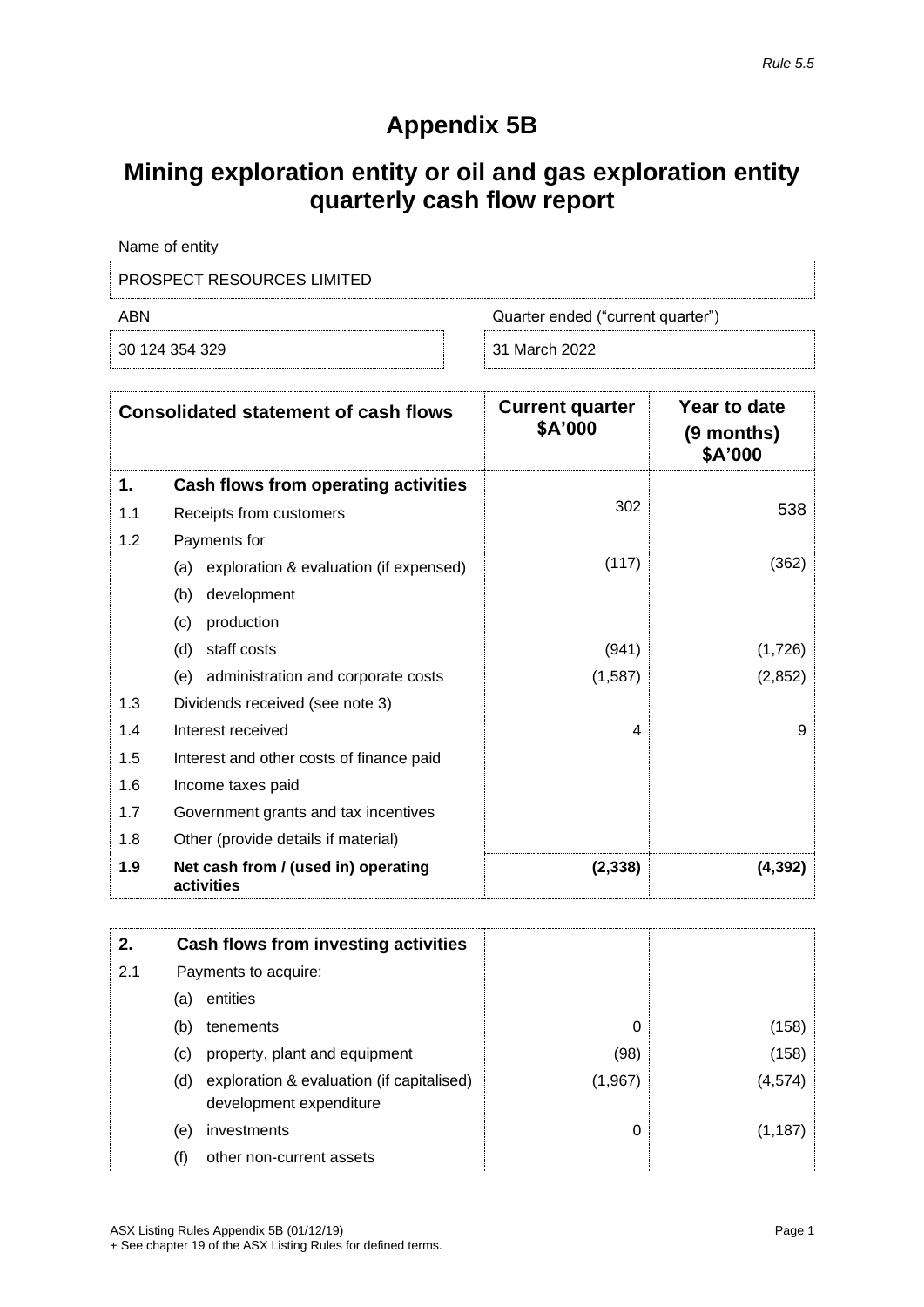|     | <b>Consolidated statement of cash flows</b>       | <b>Current quarter</b><br>\$A'000 | Year to date<br>(9 months)<br>\$A'000 |
|-----|---------------------------------------------------|-----------------------------------|---------------------------------------|
| 2.2 | Proceeds from the disposal of:                    |                                   |                                       |
|     | entities<br>(a)                                   | $\Omega$                          | 1,041                                 |
|     | (b)<br>tenements                                  |                                   |                                       |
|     | property, plant and equipment<br>(c)              | 0                                 | 16                                    |
|     | (d)<br>investments                                |                                   |                                       |
|     | other non-current assets<br>(e)                   |                                   |                                       |
| 2.3 | Cash flows from loans to other entities           |                                   |                                       |
| 2.4 | Dividends received (see note 3)                   |                                   |                                       |
| 2.5 | Other (provide details if material)               |                                   |                                       |
|     | Net proceeds from assets held for sale            |                                   |                                       |
|     | Cash flows for loans to minority interest         |                                   |                                       |
|     | Interest received                                 |                                   |                                       |
| 2.6 | Net cash from / (used in) investing<br>activities | (2,065)                           | (5,020)                               |

| 3.   | Cash flows from financing activities                                                       |          |        |
|------|--------------------------------------------------------------------------------------------|----------|--------|
| 3.1  | Proceeds from issues of equity securities<br>(excluding convertible debt securities)       | 0        | 18,000 |
| 3.2  | Proceeds from issue of convertible debt<br>securities                                      |          |        |
| 3.3  | Proceeds from exercise of options                                                          | 66       | 66     |
| 3.4  | Transaction costs related to issues of equity<br>securities or convertible debt securities | $\Omega$ | (825)  |
| 3.5  | Proceeds from borrowings                                                                   |          |        |
| 3.6  | Repayment of borrowings                                                                    |          |        |
| 3.7  | Transaction costs related to loans and<br>borrowings                                       |          |        |
| 3.8  | Dividends paid                                                                             |          |        |
| 3.9  | Other (provide details if material)                                                        |          |        |
| 3.10 | Net cash from / (used in) financing<br>activities                                          | 66       | 17,241 |

|     | Net increase / (decrease) in cash and<br>cash equivalents for the period |         |         |
|-----|--------------------------------------------------------------------------|---------|---------|
| 4.1 | Cash and cash equivalents at beginning of<br>period                      | 20,058  | 7.877   |
| 4.2 | Net cash from / (used in) operating<br>activities (item 1.9 above)       | (2,338) | (4,392) |
| 4.3 | Net cash from / (used in) investing activities<br>(item 2.6 above)       | (2,065) | (5,020) |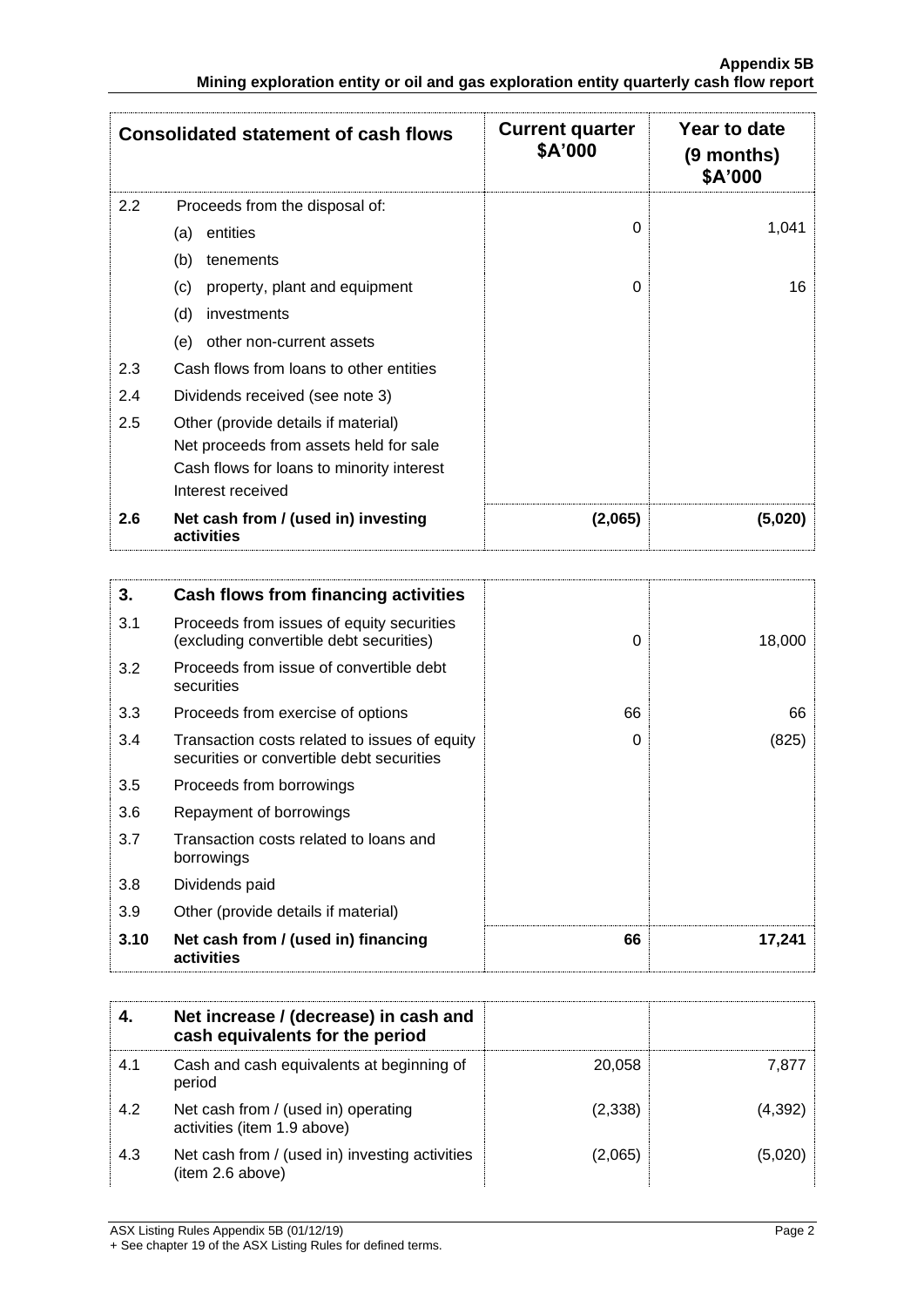|     | <b>Consolidated statement of cash flows</b>                         | <b>Current quarter</b><br>\$A'000 | Year to date<br>(9 months)<br>\$A'000 |
|-----|---------------------------------------------------------------------|-----------------------------------|---------------------------------------|
| 4.4 | Net cash from / (used in) financing activities<br>(item 3.10 above) | 66                                | 17.241                                |
| 4.5 | Effect of movement in exchange rates on<br>cash held                | (13)                              |                                       |
| 4.6 | Cash and cash equivalents at end of<br>period                       | 15,708                            | 15.708                                |

| 5.  | Reconciliation of cash and cash<br>equivalents<br>at the end of the quarter (as shown in the<br>consolidated statement of cash flows) to the<br>related items in the accounts | <b>Current quarter</b><br>\$A'000 | <b>Previous quarter</b><br>\$A'000 |
|-----|-------------------------------------------------------------------------------------------------------------------------------------------------------------------------------|-----------------------------------|------------------------------------|
| 5.1 | <b>Bank balances</b>                                                                                                                                                          | 15,464                            | 19,647                             |
| 5.2 | Call deposits                                                                                                                                                                 | 0                                 | O                                  |
| 5.3 | <b>Bank overdrafts</b>                                                                                                                                                        | 0                                 | ი                                  |
| 5.4 | Other (provide details)                                                                                                                                                       |                                   |                                    |
|     | US dollars at bank                                                                                                                                                            | 241                               | 398                                |
|     | Zimbabwe dollars at bank                                                                                                                                                      | 0                                 | 5                                  |
|     | Petty cash                                                                                                                                                                    | 4                                 | 8                                  |
| 5.5 | Cash and cash equivalents at end of<br>quarter (should equal item 4.6 above)                                                                                                  | 15,708                            | 20,058                             |

| 6.                                                                                                                                                         | Payments to related parties of the entity and their<br>associates                          | <b>Current quarter</b><br><b>\$A'000</b> |  |  |
|------------------------------------------------------------------------------------------------------------------------------------------------------------|--------------------------------------------------------------------------------------------|------------------------------------------|--|--|
| 6.1                                                                                                                                                        | Aggregate amount of payments to related parties and their<br>associates included in item 1 | 334                                      |  |  |
| 6.2                                                                                                                                                        | Aggregate amount of payments to related parties and their<br>associates included in item 2 | 158                                      |  |  |
| Note: if any amounts are shown in items 6.1 or 6.2, your quarterly activity report must include a description of,<br>and an explanation for, such payments |                                                                                            |                                          |  |  |
| Payments include director fees and superannuation including once off salary sacrifice payments to executive                                                |                                                                                            |                                          |  |  |

Payments include director fees and superannuation including once off salary sacrifice payments to executive directors.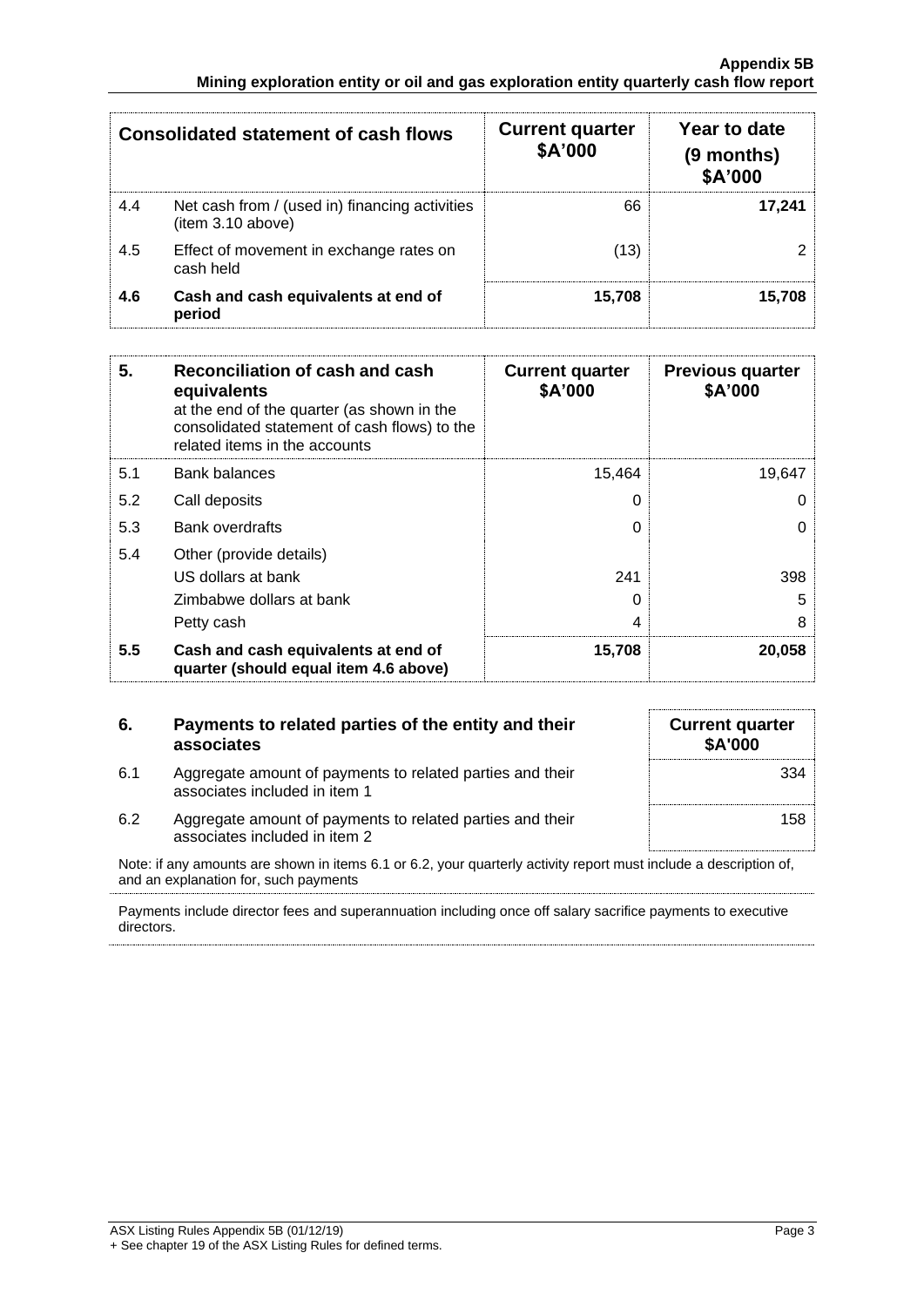| 7.  | <b>Financing facilities</b><br>Note: the term "facility' includes all forms of financing<br>arrangements available to the entity.<br>Add notes as necessary for an understanding of the<br>sources of finance available to the entity.                                                                                                               | <b>Total facility</b><br>amount at quarter<br>end<br>\$A'000 | Amount drawn at<br>quarter end<br>\$A'000 |
|-----|------------------------------------------------------------------------------------------------------------------------------------------------------------------------------------------------------------------------------------------------------------------------------------------------------------------------------------------------------|--------------------------------------------------------------|-------------------------------------------|
| 7.1 | Loan facilities                                                                                                                                                                                                                                                                                                                                      | $\Omega$                                                     | 0                                         |
| 7.2 | Credit standby arrangements                                                                                                                                                                                                                                                                                                                          | 0                                                            | Ω                                         |
| 7.3 | Other (please specify)                                                                                                                                                                                                                                                                                                                               | 0                                                            | 0                                         |
| 7.4 | <b>Total financing facilities</b>                                                                                                                                                                                                                                                                                                                    | 0                                                            | 0                                         |
|     |                                                                                                                                                                                                                                                                                                                                                      |                                                              |                                           |
| 7.5 | Unused financing facilities available at quarter end                                                                                                                                                                                                                                                                                                 |                                                              | 0                                         |
| 7.6 | Include in the box below a description of each facility above, including the lender, interest<br>rate, maturity date and whether it is secured or unsecured. If any additional financing<br>facilities have been entered into or are proposed to be entered into after quarter end,<br>include a note providing details of those facilities as well. |                                                              |                                           |
|     |                                                                                                                                                                                                                                                                                                                                                      |                                                              |                                           |

| 8.  | Estimated cash available for future operating activities                     | \$A'000 |
|-----|------------------------------------------------------------------------------|---------|
| 8.1 | Net cash from / (used in) operating activities (Item 1.9)                    | 2,338   |
| 8.2 | Capitalised exploration & evaluation (Item 2.1(d))                           | 1,967   |
| 8.3 | Total relevant outgoings (Item $8.1 +$ Item $8.2$ )                          | 4,305   |
| 8.4 | Cash and cash equivalents at quarter end (Item 4.6)                          | 15,708  |
| 8.5 | Unused finance facilities available at quarter end (Item 7.5)                |         |
| 8.6 | Total available funding (Item $8.4$ + Item $8.5$ )                           | 15,708  |
| 8.7 | Estimated quarters of funding available (Item 8.6 divided by<br>Item $8.3$ ) | 3.65    |

- 8.8 If Item 8.7 is less than 2 quarters, please provide answers to the following questions:
	- 1. Does the entity expect that it will continue to have the current level of net operating cash flows for the time being and, if not, why not?

| Answer: N/a                                                                                                                                                                                                            |
|------------------------------------------------------------------------------------------------------------------------------------------------------------------------------------------------------------------------|
| Has the entity taken any steps, or does it propose to take any steps, to raise further<br>cash to fund its operations and, if so, what are those steps and how likely does it<br>believe that they will be successful? |
| Answer: N/a                                                                                                                                                                                                            |
| Does the entity expect to be able to continue its operations and to meet its business<br>objectives and, if so, on what basis?                                                                                         |
| Answer: N/a                                                                                                                                                                                                            |